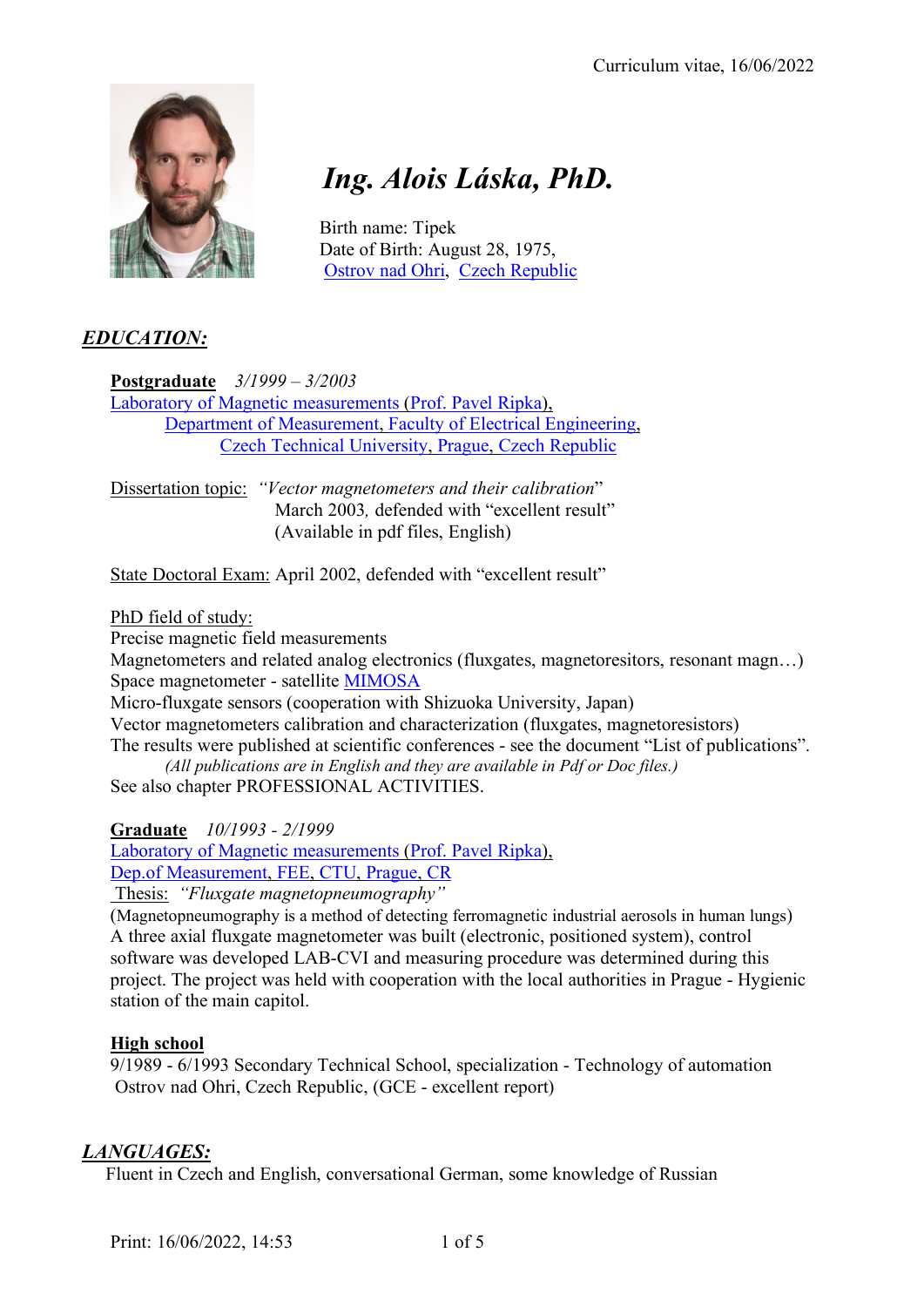# *PROFESSIONAL ACTIVITIES:*

#### **1/2009 - now**

www.EneSo.cz - own company EneSo s.r.o.

- Renewable Energy business e.g. solar collectors, heat pumps etc.
- concentrating for end user customers (homes, companies)
- responsible for all business chain design realization service
- secure possible grants and administrations e.g. Zelená úsporám

- over 100 instalation of heat pumps, photovoltaic and photothermic collectors, gas and pellets boilers, accumulation tanks, measurement and regulation etc.

- more references on web page
- the biggest project

Hotel Montánie Soušská přehrada, 2x120kW pellet boilers with distribution fot heat to 5 buildings - 2020

> Hotel Antonie, Frýdlant, 60pcs of photothermic collectors + 5m3 aku Palác Nisa, 4x100kW gas boilers for 70 flats 2015

#### **3/2007 – 1/2009**

Jablotron Alarms a.s., Jablonec nad Nisou, Czech Republic.

Development department – application and development engineer (12month) Responsibility for new products R&D:

> Home Security - Oasis 868MHz: Shock and inclinometer detector Car Security: GPS-GSM independent tracking unit General research: Behaviors of LiMnO2 3.0V a LiClO2 batteries

Export department – Director of product management (9 month)

Responsibility for general marketing and technical support of current and new foreign partners especially for German speaking dominium. Representing Jablotron on exhibitions and fairs, identifying new trends and products. Providing trainings for installers and schools.

#### **6/2005 – 2/2007**

Post-doctoral Researcher in *Tyndall National Institute*, Cork, Ireland.

The position was funded through 2 large research/industrial projects. I was the main coauthor of the ideas and later on also proposals for government body foundation. I held principle investigator position for both projects and I was responsible for the overall project management, responsible for the general research (design, modeling, processing, testing) and commercialization of the results, pos-docs and PhD students supervising as well as being involved in the work to be carried out.

Topic: *Novel Magnetic Sensors and magnetometers*

Summary: New models, designs, construction, materials of the magnetic sensors embedded in PCB and CMOS (fluxgates and AMR), supporting analog and digital electronic design, modeling, testing and characterization.

Projects:

*2005-2008 – Integrated Three Axis Magnetometer For Electronic Compass Application Commercialisation Fund, Enterprise Ireland foundation, TD2005316 (budget €350k) 2/2006-1/2007 – CMOS compatible AMR sensor , Innovation Partnership,Enterprise Ireland & Industrial partner, IP-2005-0308, (budget €130k) (Topics described in the publications - see document "List of publications")*

#### **6/2003 – 5/2005**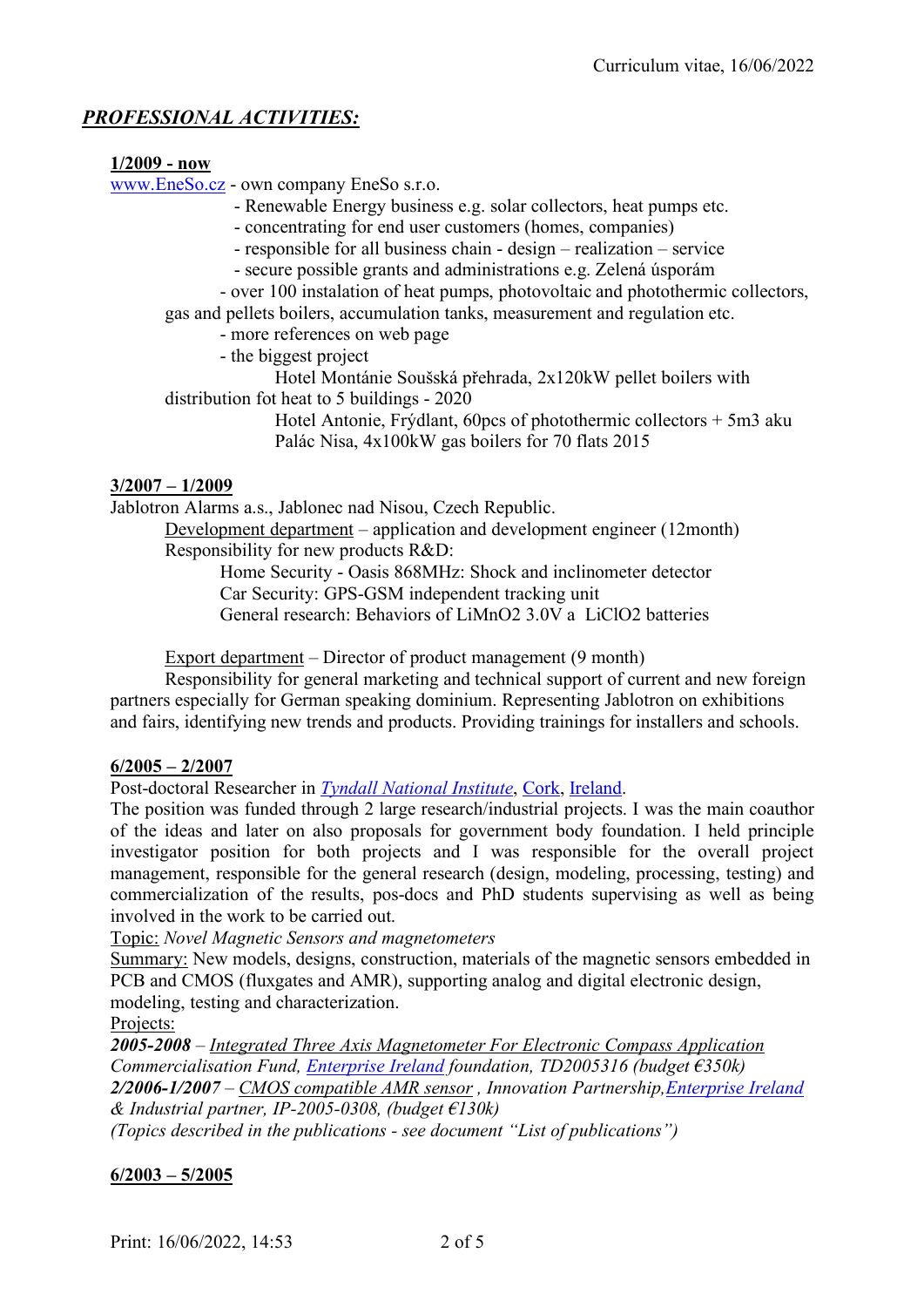Post-doctoral position in *National Microelectronic Research Center* (NMRC), University College Cork (UCC), Cork, Ireland.

The position was funded by the fellowship Scheme of the Embark Initiative, operated by the Irish Research Council for Science, Engineering and Technology (IRCSET) - PD2002/52. Topic: *Novel Integrated Micromagnetic Actuators and Sensors in printed circuit board (PCB)* Summary: New models and designs of micromagnetic actuators and sensors embedded in PCB, supporting analog and digital electronic design, testing and characterization Projects: *2004-2005 – main author of PCB microFluxgate sensor design – Proof of Concept, Enterprise Ireland foundation*

 *2003-2005 – PCB actuator - microRelay design, modeling, processing, testing, Embark Initiative, PD2002/52*

*(Topics described in the publications - see document "List of publications")*

**3/2000 - 5/2003** Editor of Master Book on Sensors, Modular Courses on Modern Sensors, EU - Leonardo da Vinci project CZ/PP-134026, Czech Technical University, ISBN 80-7300- 129-2, 2003. Also coauthor of the chapter *"New materials in sensor construction".*

**2/2002 - 4/2003** Magnetoresistor magnetometer/gradiometer analysis and improvements Description: Instrument is used as a navigation tool for horizontal drilling. Industry cooperation with Netherlands company Brownline.

Job summary: construction analysis and removing basic errors in the design and construction (electronics/case), testing, software debugging, preparation for new Magnetoresistor magnetometer design. Test, improving implementation and further work are held in Laboratory of Magnetic measurements (Prof. Pavel Ripka).

**6/2002 - 9/2002** Member of Eurosensors XVI conference organization committee Chairman of the Poster Session, author&producer of the information system

**2001/2002** Part time job in RS Dynamics, Earth Science & Security Equipment Job summary: debugging of analog and digital electronics, calibration and final checking of the instruments

**2001** Holder of the internal grant of the Czech Technical University, Prague Project: *Magnetometer for the Mimosa Satellite – 300110613* Summary: Calibration of 3-Axial Magnetometers (software removing of the nonperpendicularity, offset and other errors in three axis vector magnetometers)

**12/2001** - received the Award " SIEMENS" for PhD students

**5/2001** - received scholarship "Foundation of Stanislav Hanzl" , CTU Prague

**9/2000 - 6/2001** Micro-fluxgate sensors testing

**3/2001** – visit Shizuoka University, Hamamatsu , Japan.

Cooperation with Imaging Devices Laboratory

Summary: Fully characterization of single and double core micro fluxgate sensor, new type of pulse excitation. Work is fully described in the journal papers - see. "List of publication". also Project: *Ripka, P.: Fluxgate magnetometer 98-01, ME 275 – program Contact Ministry of education*

**5/2000 - 7/2000** Designer of the three axis vector magnetometer for industry application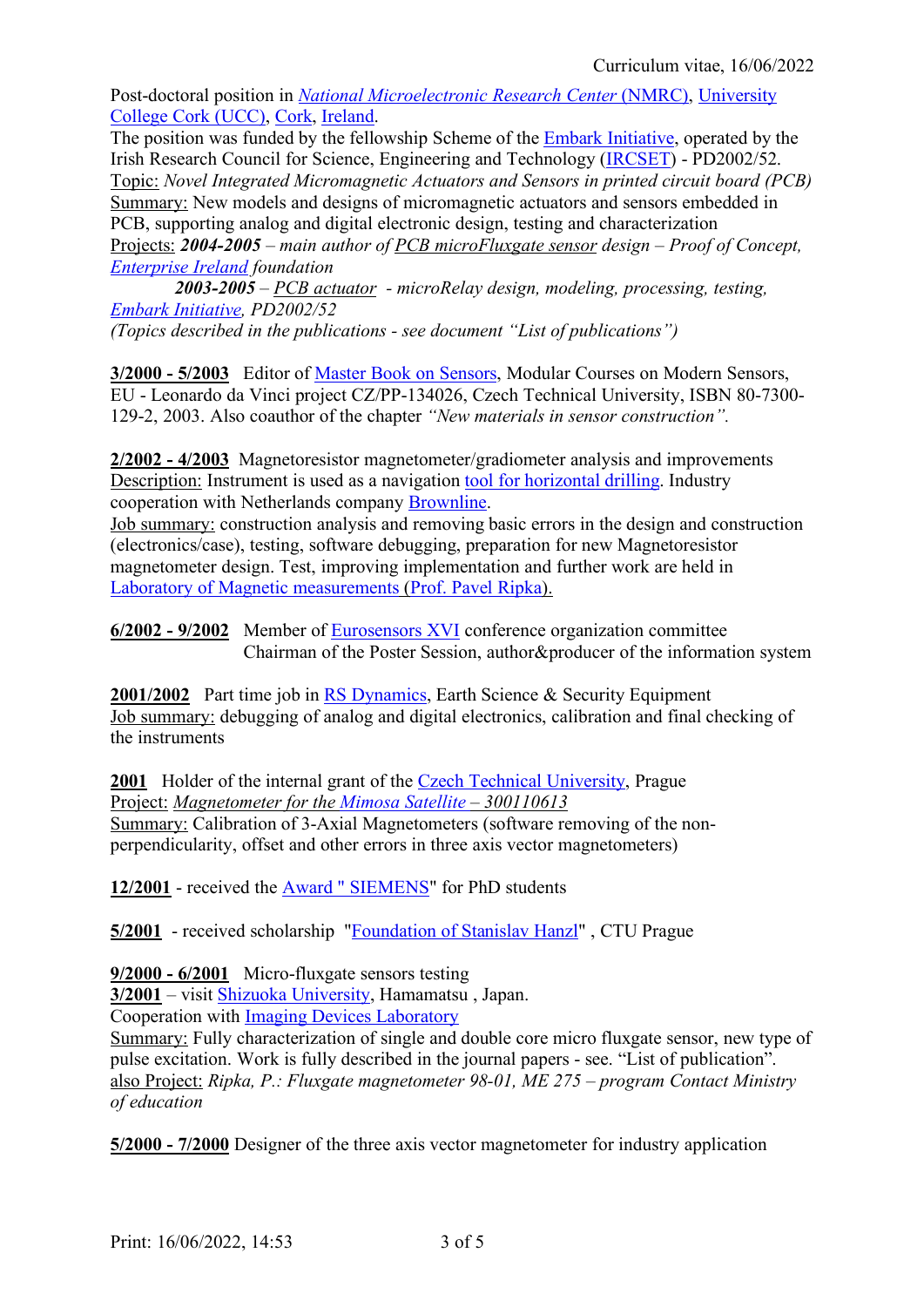Description: Instrument for mapping Earth magnetic field in pilot-structural bore. Industry commission from German company MIT - Dresden.

Job summary: design and test of the analog electronics, PCB layout, testing, project coordinator. Constructed in Laboratory of Magnetic measurements (Prof. Pavel Ripka).

**3/1999 - 6/1999** Designer of the three axis Space Magnetometer for satellite MIMOSA Description: The space instrument determines orientation of the satellite in respect to the Earth. Magnetometer Satellite MIMOSA was a new satellite built by the Astronomical Institute of the Czech Academy of Science.

Job Summary: design and test of the analog electronics, PCB layout, testing, components search and choice

Constructed in Laboratory of Magnetic measurements (Prof. Pavel Ripka).

#### **7/1998, 7/1999, 7/2000** - Fluxgate sensors completing

Description: Sensors for the military magnetometer built for SCHIEBEL, Wien, Austria Job Summary: Assembling and testing of the excitation and pick-up coils, final test of finished sensors

Constructed in Laboratory of Magnetic measurements (Prof. Pavel Ripka). Projects: *1996-1998- Ripka, P.: Magnetic sensors 96--98, Grant agency of the Czech Republic GA102/96/1251*

#### **10/1996 -12/1999** - Fluxgate magnetopneumography

Description: Magnetopneumography is a method of detecting ferromagnetic industrial aerosols in human lungs.

Job summary: A three axial fluxgate magnetometer was built (electronic, positioned system), control software was developed LAB-CVI and measuring procedure was determined during this project. The project was held with cooperation with local authorities in Prague - Hygienic station of the main capitol.

Project: *1997-1999 –"The Exposition of industry aerosols" the grant of Ministry of public health*

**7,8/1997, 7,8/1996** Designer of the Switching supply

(Analog electronics, choice of the components, PCB, testing) Switching supply  $=12V/=24V$  30W,  $=12V/AC220V$  50-3000W, UPS up to 5KW ASTIP, Brno, Czech Republic

**7,8/1995, 7,8/1994** Manager of the photo-minilab - Kodak Express **7,8/1993** ( photograph, work manager )

Head of the photo express - tourist trap. Kodak Express, Jakub Jiskra, Fugnerova 17, Karlovy Vary, Czech Republic